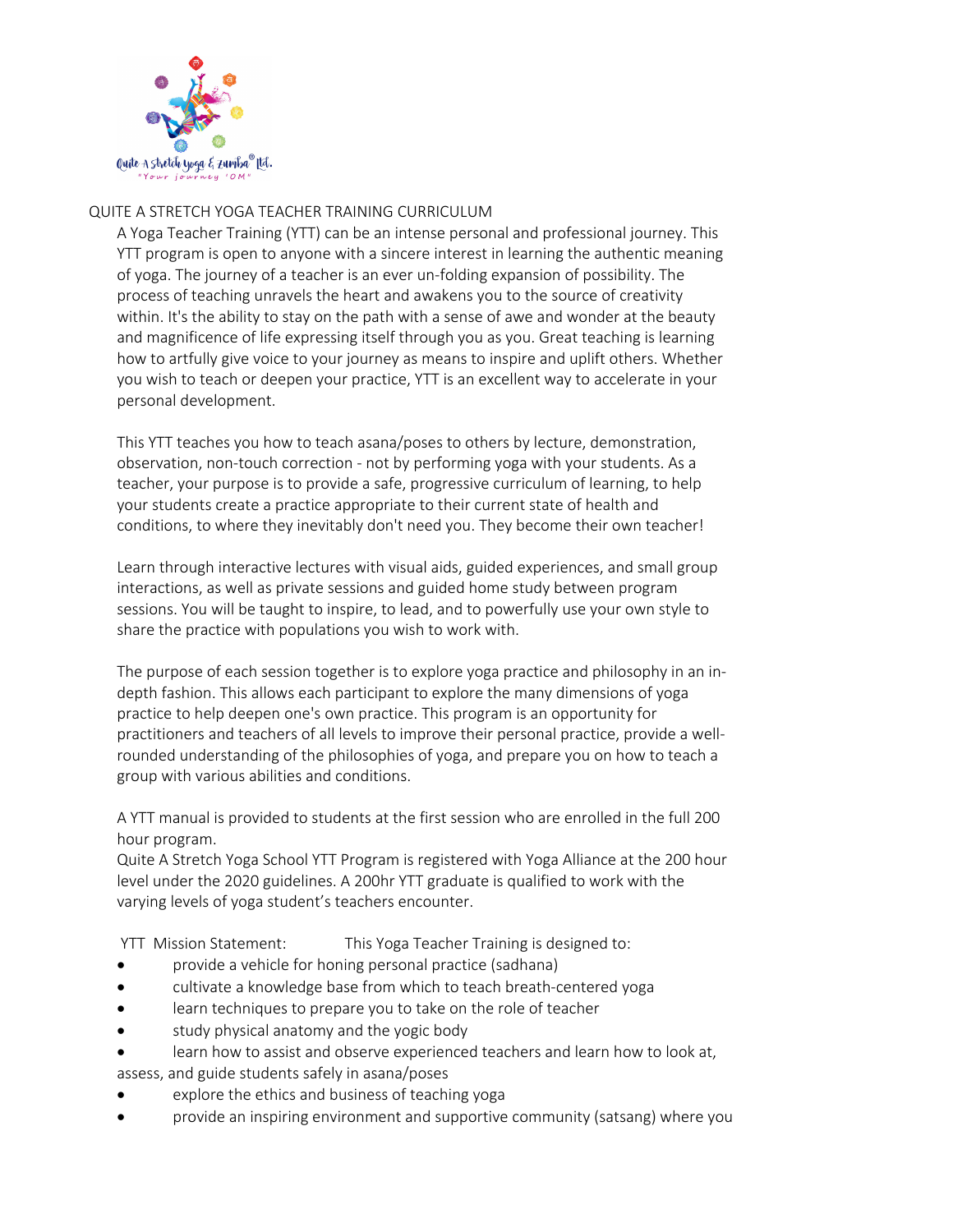

Quite A stattly yogg & zuriba® [td.<br>"Your fourney 'OM"<br>can share your experiences and findings and reflect on their meaning

• explore the concepts of yoga and support the unfolding of your inner teacher, so you learn to teach from intuition.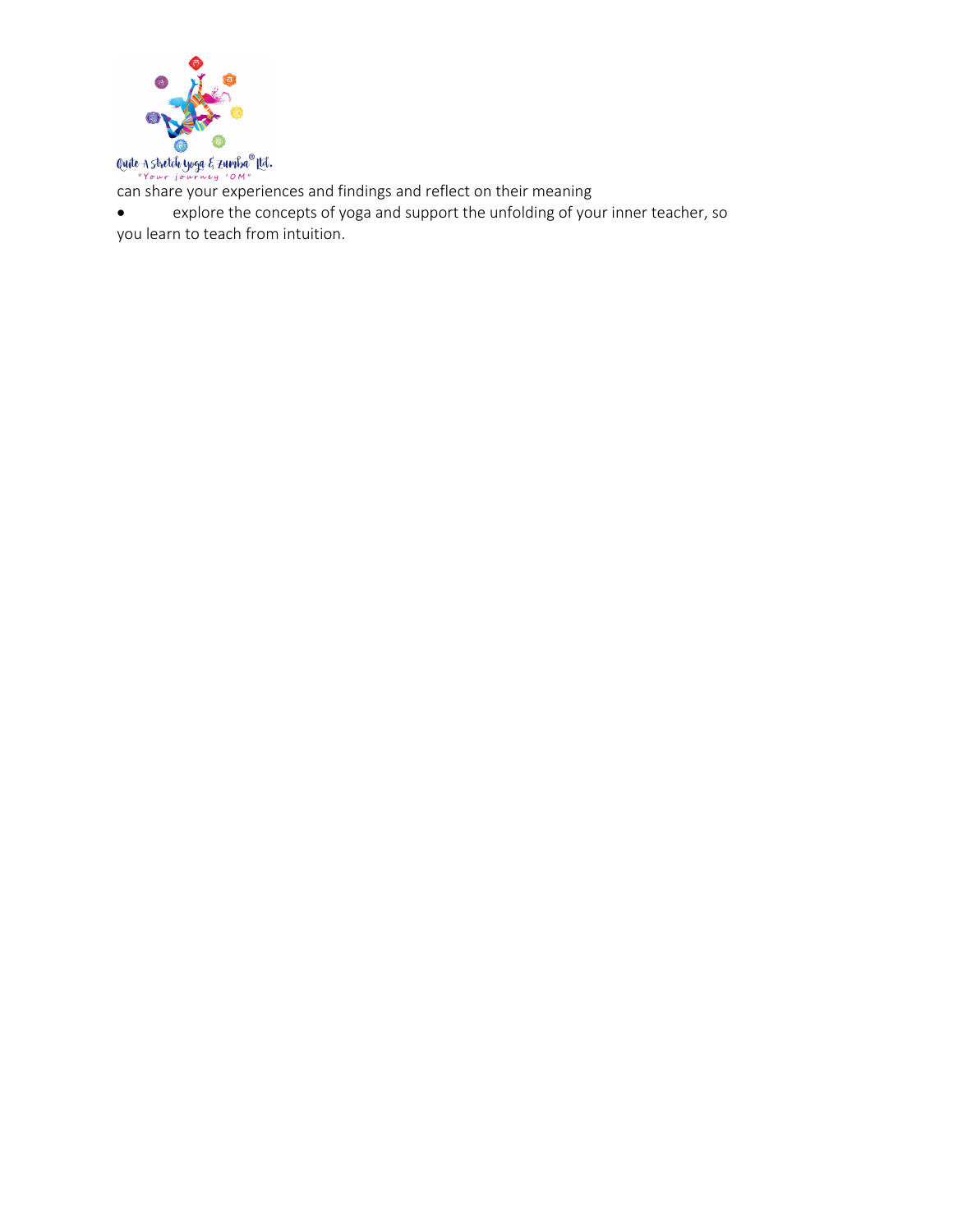

This training has applications well beyond teaching yoga as it provides a supportive and nurturing environment for you to develop the confidence needed to become a teacher and will give you the real-world know-how to make it a profession.

#### Program Format

ONLINE Immersion: Each training session will occur weekly Tuesday 7-10pm, Saturday 9:30-:1:30pm with the option of Sunday from 3:00-6:00pm for interaction with each other and your trainer Sheilah Laffan.

In addition to these group training sessions each student will be required to build on their own personal practice.

Program Faculty Contact hours are taught by Experienced (RYT 500) teachers who meet the Registered Yoga Alliance years of teaching and continued education requirements as well as RYT 500 teachers who support a portion of those hours.

Your primary teacher is Sheilah Laffan, RYT 500, founder & Owner - Quite A Stretch Yoga School. As needed, she will be assisted by an experienced team of certified Yoga teachers. Teaching since 2017, Sheilah is an e-RYT 200, currently completing her IAYT - Certified Yoga Therapist, 140 hours Trauma Yoga Trained, and an Energy worker. She is a member of the IAYT (International Association of Yoga Therapist) and this 200 hour Yoga Teacher Training is a Registered Yoga School with Yoga Alliance.

Why this program is unique? The therapeutic orientation of the yoga practice, which is inspired by a one-to- one, breath-center, one breath one movement, tradition but has also been adapted to conventional group class setting, of learning to teach from the lens of accessibility as well as trauma informed and sensitive.

Prerequisites It is preferred that applicants have an established yoga practice in any yoga system prior to the beginning of the program. The strength of this foundation will support the Yoga Teacher Training program but it is not required.

 The only requirement is fill out the "Registration Form" (attached) and to come with an open mind and hopefully

leave with an open and compassionate heart.

Make-up Policy Because this training is based on a specific number of hours attended, missed classes must be made up. You are given these dates in advance to make space for this training in your schedule. If you know there will be a conflict, please let the teacher trainer know as far in advance as possible. If you miss more than 20 hours of training, you will be unable to complete the rest of the TTY training. However, with approval, you are invited to attend a future teacher training.

One-on-one private sessions are available to go over the material covered at \$60 per hour. Depending on the number of hours missed, you may be able to make up some of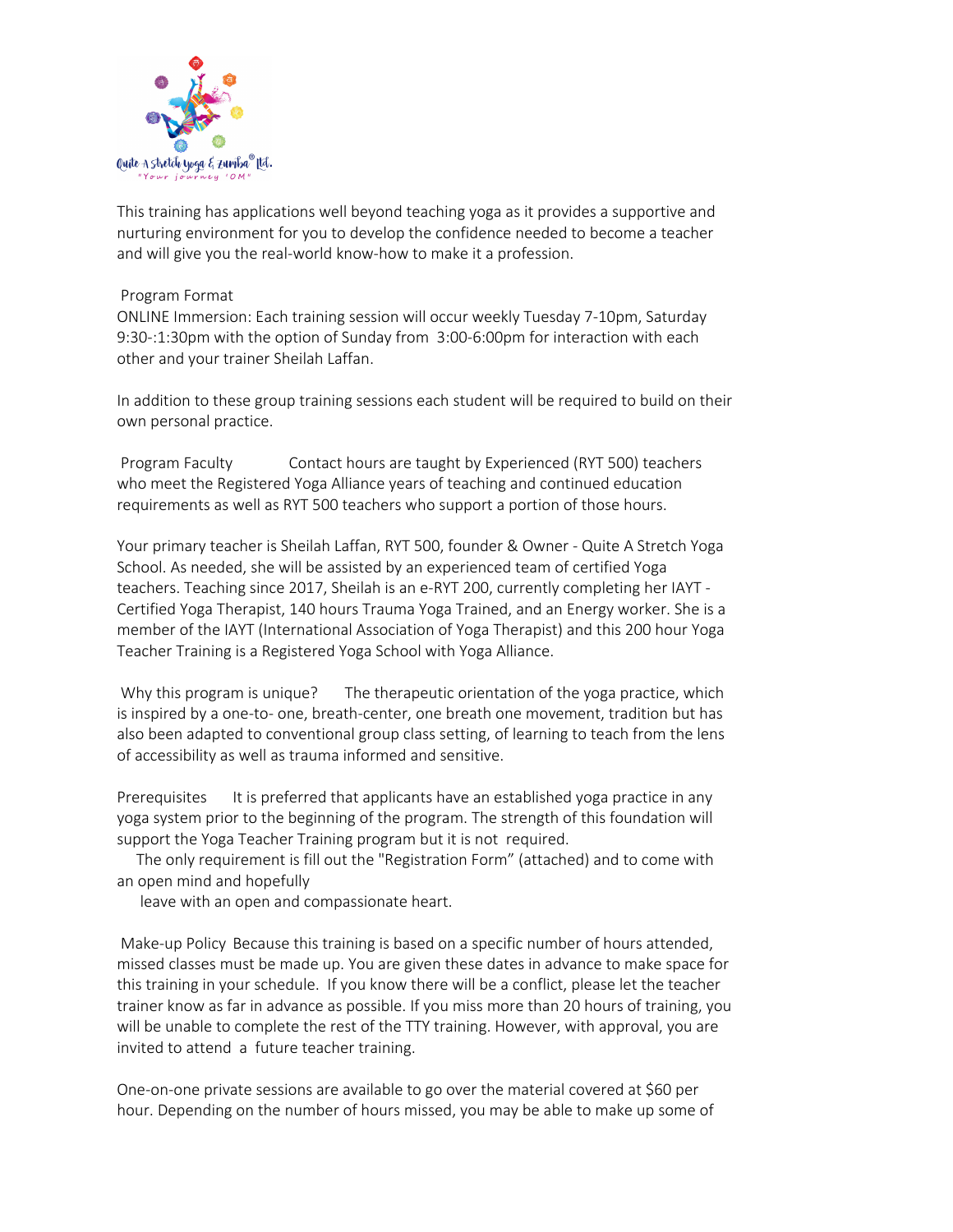

the time with a written paper or additional project depending on the lesson. As the majority of our group learning will occur online, sessions will be recorded for you to review and must be done within that week.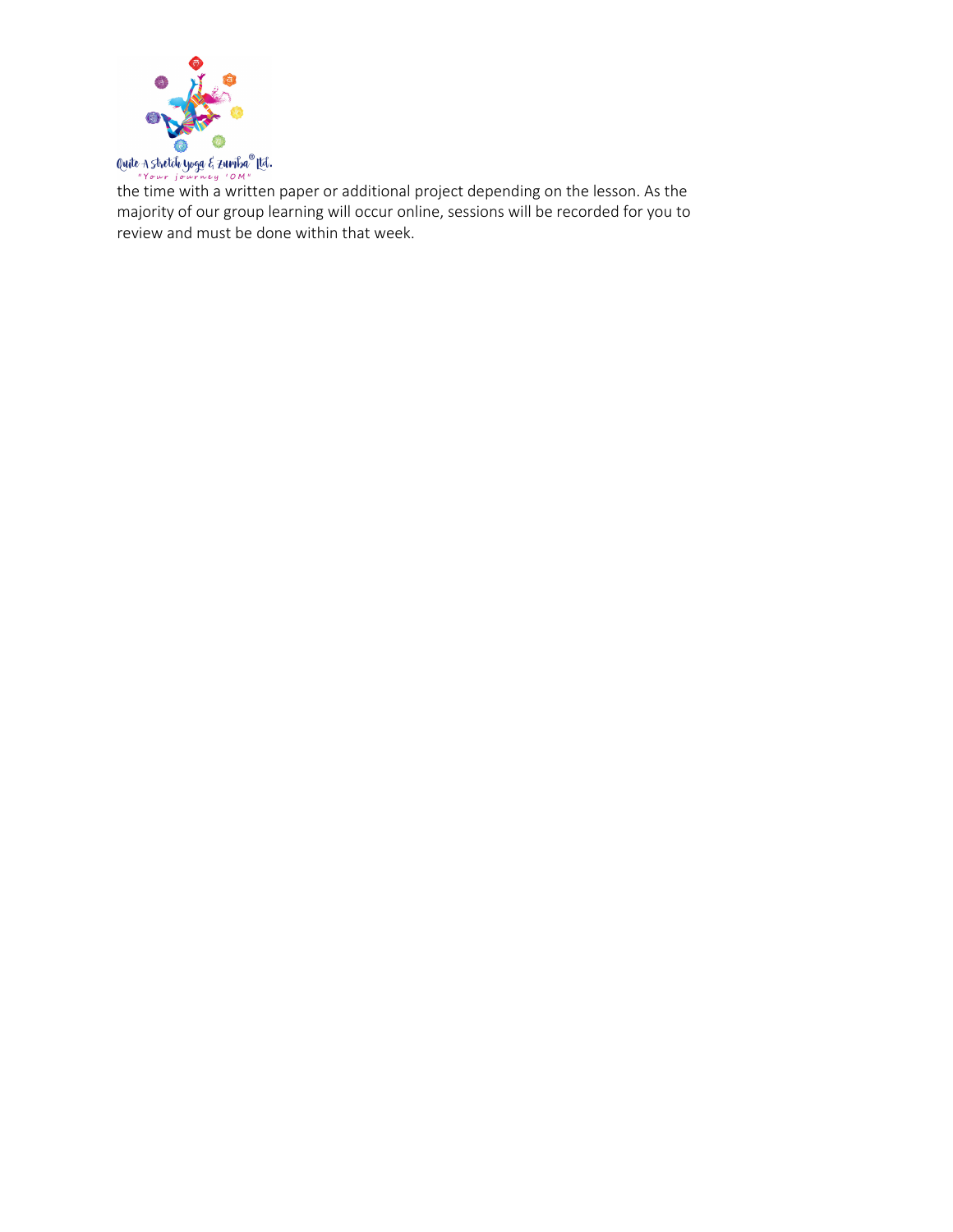

Training Calendar Weekly classes plus one-on-one mentoring and field work.

- scheduled weekly sessions that take place on (Tues/Sat/Sun)
- Remaining components (35 group classes + 5 mentoring classes) are
- customizable to fit to your schedule and to be completed in your own time.
- Reading, writing & online assignments including submitting a class plan.

### Contact Hours

Immersions are considered "contact hours" and are required to graduate. 200+ contact hours are built into the YTT, leaving some room for absence. Remaining hours are considered "non-contact".

### Non-Contact Hours

In addition, participants must complete 60 hours outside classroom attendance for personal development not covered by tuition. This includes a home practice, evaluations of other classes, reading/audio/visual assignments, internet aids, written assignments/tests, and group discussions/activities/meet-ups.

2021 Program Dates – Tuesday 7:00pm -10:00pm, Saturdays 9:30am -1:30 pm, Sundays, in studio 3:00-6:00pm

| Tuesday 7:00-10:00PM<br>3:00-6:00PM ONLINE | Saturday 9:30 - 1:30PM | Sunday   |
|--------------------------------------------|------------------------|----------|
|                                            |                        | Satsang  |
| with each other and Sheilah                |                        |          |
| Feb2                                       | Feb 6                  | Feb 7    |
| Feb 9                                      | Feb 13                 |          |
| Feb 16                                     | Feb 20                 | Feb 21   |
| Feb 23                                     | Feb 27                 |          |
| March 2                                    | March 6                | March 7  |
| March 9                                    | March 13               | March 21 |
| March 16                                   | March 20               |          |
| March 23                                   | March 27               |          |
| March 30                                   |                        |          |
| April 6                                    | April 3                |          |
| April 13                                   | April 17               | April 18 |
| April 20                                   | April 24               | April 25 |
| April 27                                   |                        |          |
| May 4                                      | May 1                  | May 2    |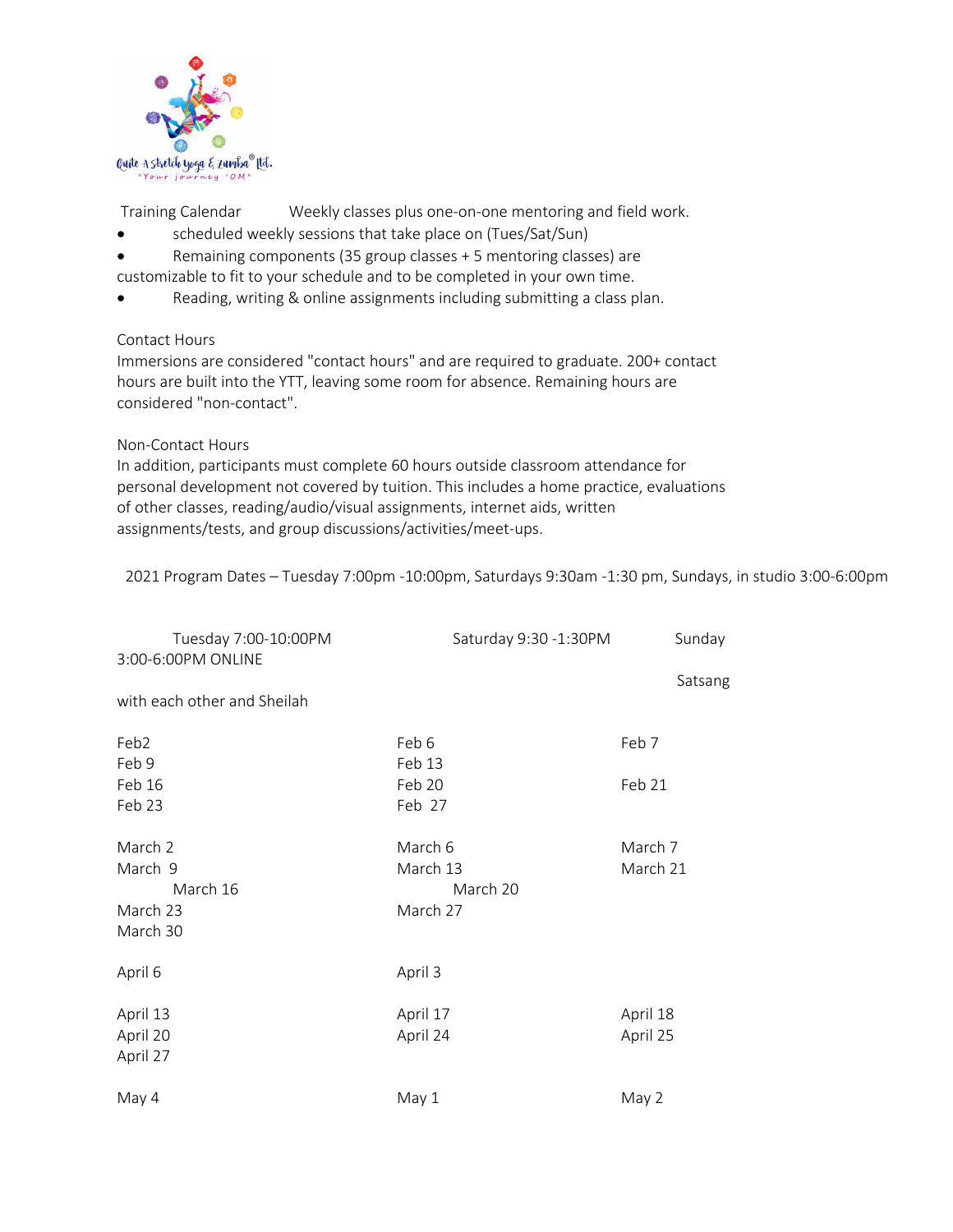

May 22 May 29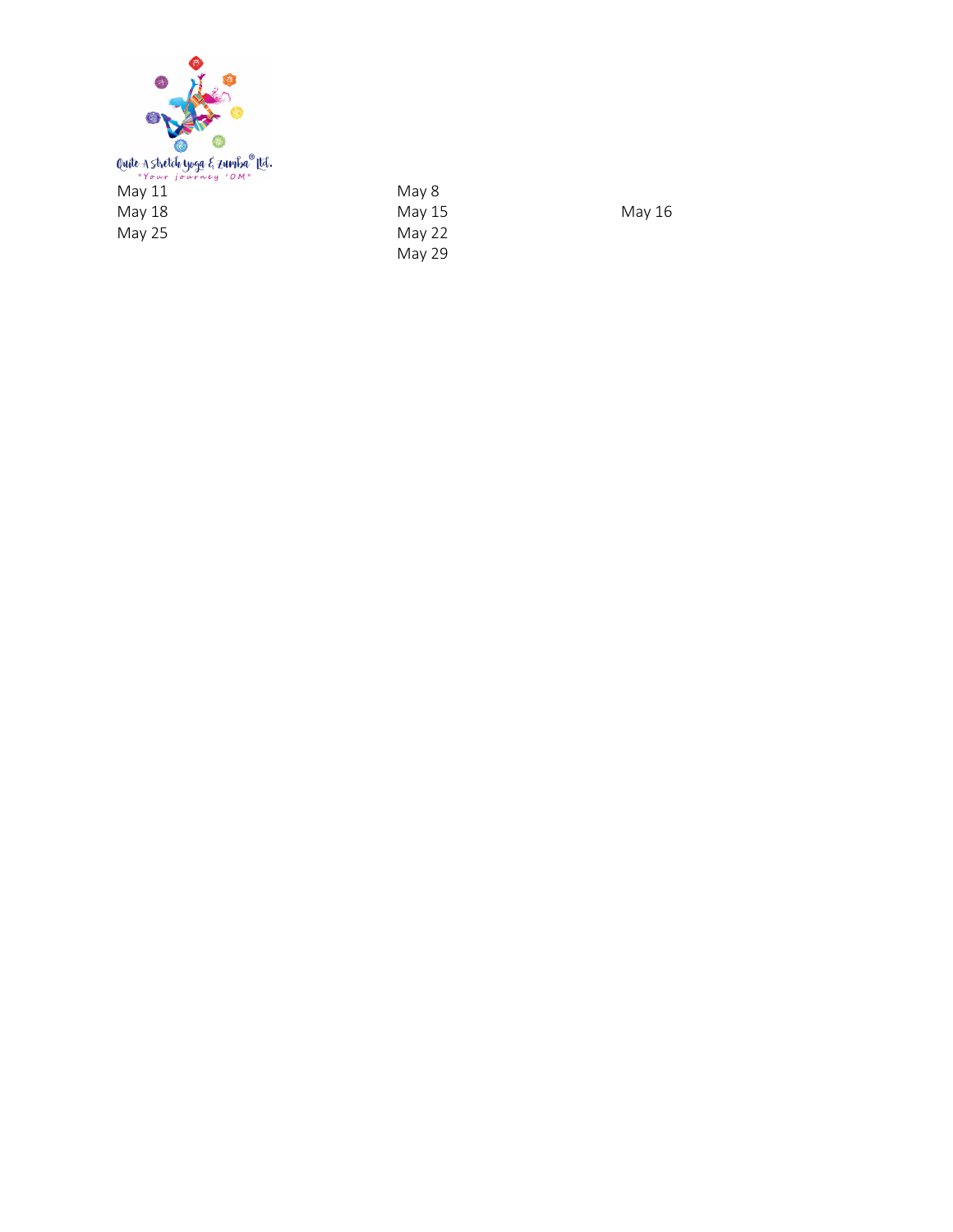

QUITE A STRETCH YOGA TEACHER TRAINING REGISTRATION Training Location: Quite A Stretch Yoga Virtual. Program Dates: FEB 2-MAY 29, 2021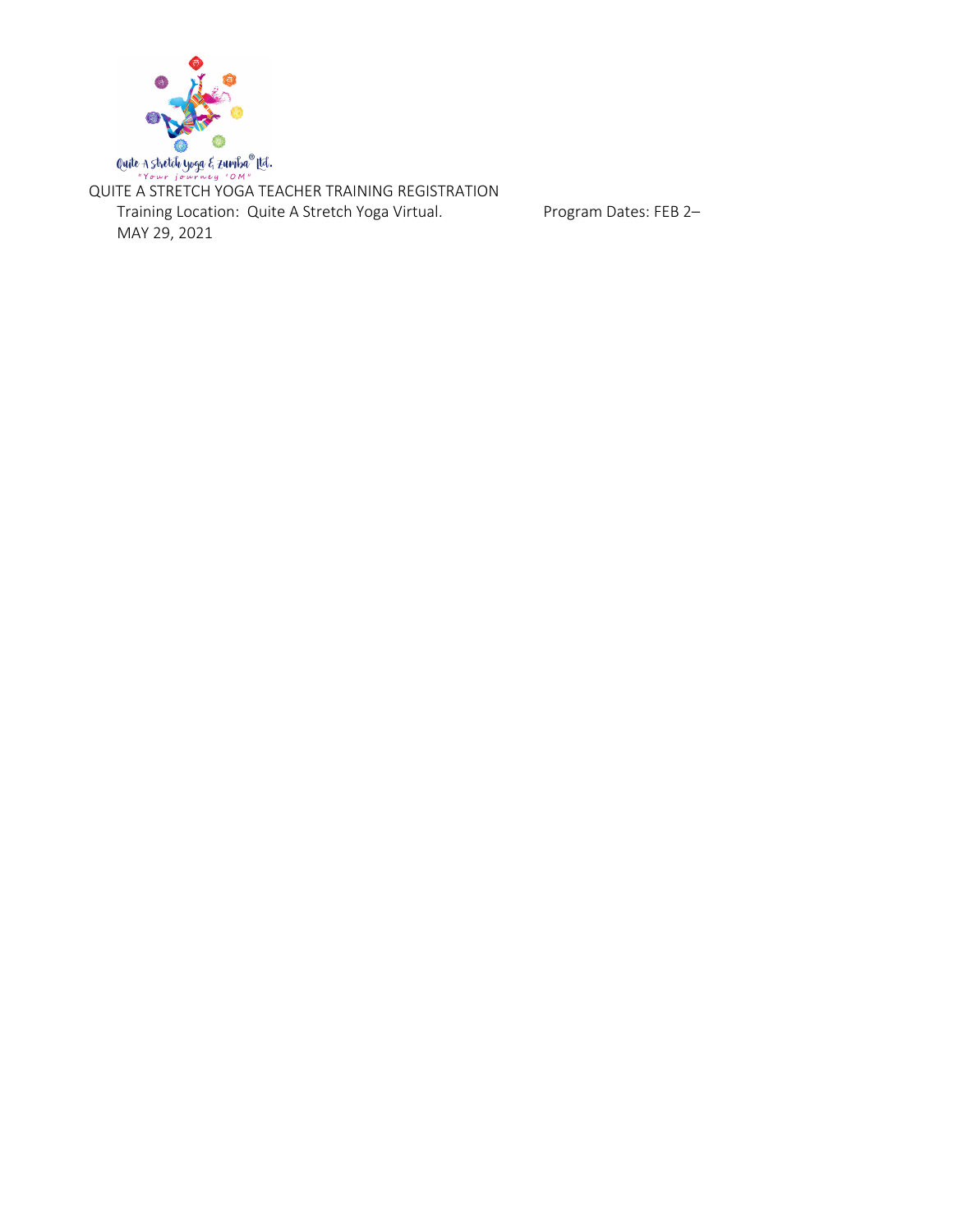

MEDITATION EXPERIENCE Do you already practice meditation? If so, what type? If yes, how long have you practiced meditation? Describe your personal practice of meditation and how regularly you practice

OTHER EXPERIENCE Please list other trainings you've taken and healing modalities you've studied, including self-awareness or personal growth work

What motivated you to pursue studies in yoga? What does yoga mean to you?

How did you find out about this program? \_ What do you hope to gain from this training?

HEALTH INFORMATION \*\* CONFIDENTIAL\*\* Does your physician know you are participating in this training program: What is the present state of your health: List all injuries or illnesses and how they affect your current condition:

Chronic physical limitations/physical handicaps (i.e. vision, hearing, movement, etc.):

List prescription medications you are taking for physical or psychological reasons: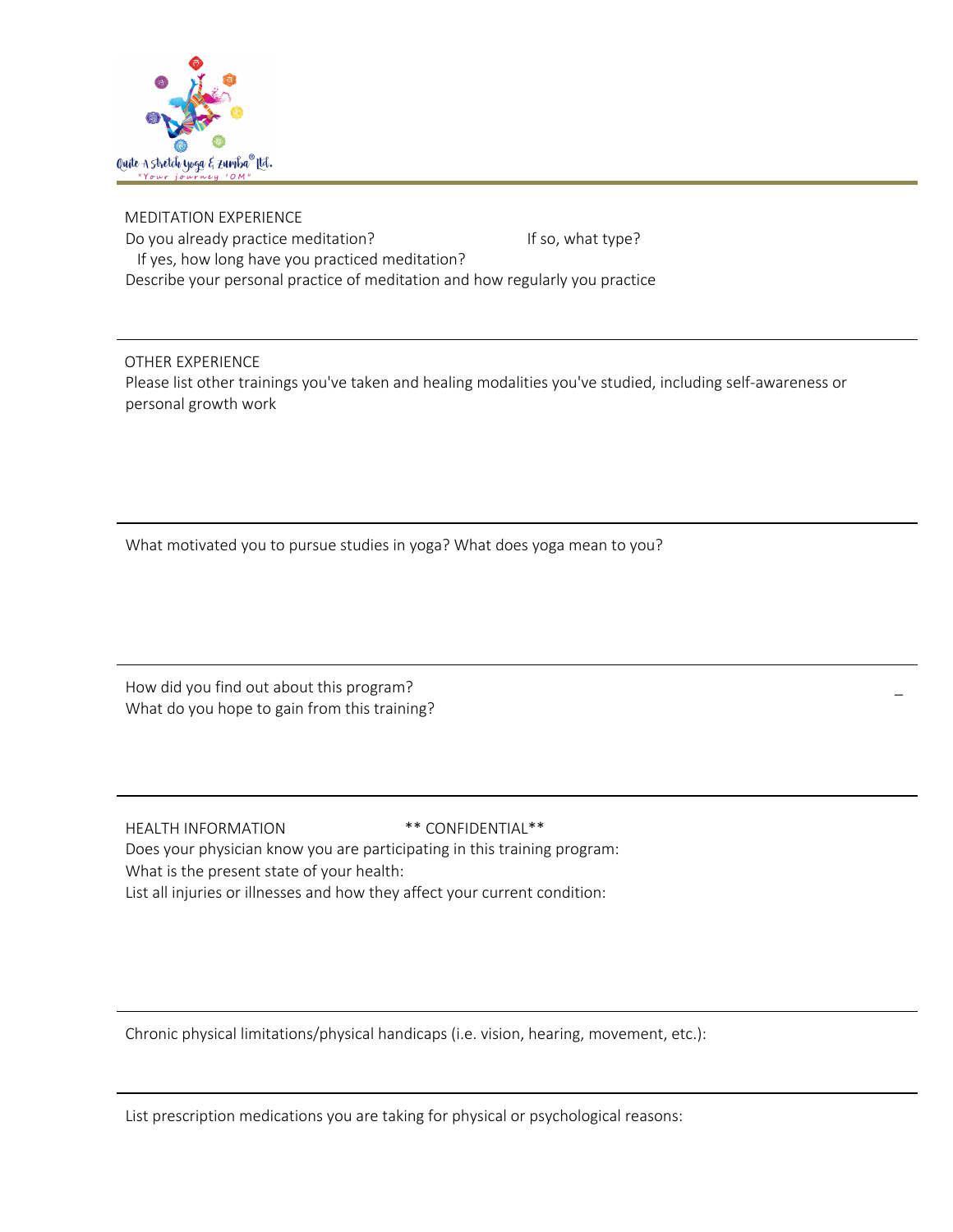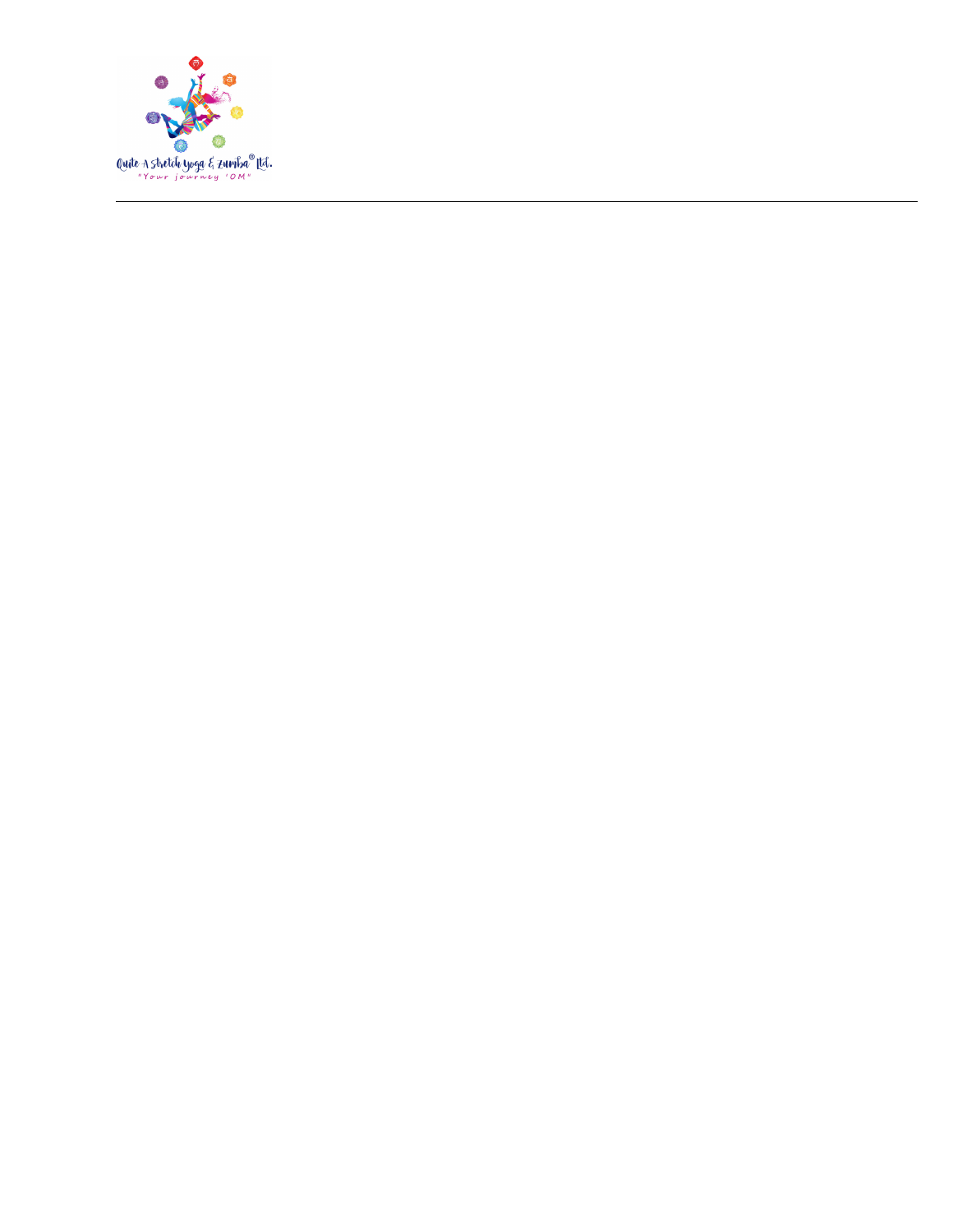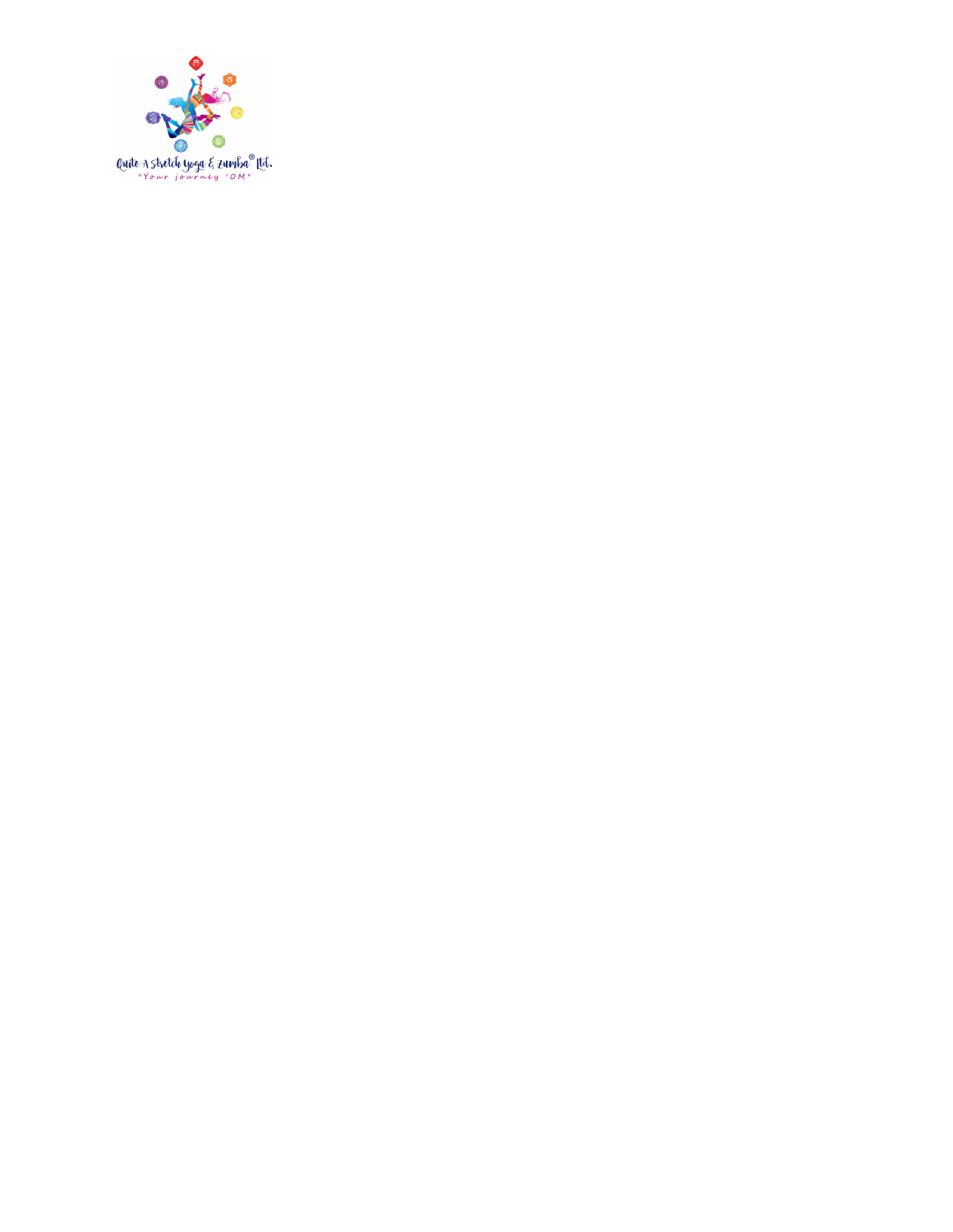

### INFORMATION & POLICIES

1. Applying: Complete and mail/email your "Getting to Know You" Attn.: Sheilah Laffan, Quite A Stretch Yoga & Zumba LTD. 672 Fennell Ave East Hamilton L8V 1V2 or EMAIL quiteastretchyoga@gmail.com with your \$500 deposit to hold your spot (applied to tuition). Please note on the envelope "YTT " and feel free to contact me if you have any questions regarding applying. 905 906 8598

2. Interview: Sheilah Laffan, Director of Quite A Stretch Yoga, will contact you for a phone or personal interview to discuss your participation. This is a great opportunity to ask any question about Yoga Teacher Training.

3. Deposit: Your deposit in non-refundable. Make your payment online through the Quite A Stretch Yoga website www.quiteastretchyoga.com or email transfer to quiteastretchyoga@gmail.com

4. Tuition: Your tuition must be paid in full by the 1st module. Tuition is non-refundable but transferrable to classes at Quite A Stretch Yoga & Zumba. Any returned payments will be subject to merchant service fees.

5. Books: Books are not included in your tuition. A recommended reading list will be provided at the first class.

6. Acceptance: Once you've been accepted into the program and your deposit is received, you will receive an Welcome Package with more detailed training information.

7. Photos: Please be advised that filming and photography may take place during modules. By participating in this YTT, you will be giving consent to being photographed, filmed and/or recorded.

### Certificate of Completion

Each trainee is required to attend and successfully complete all outlined assignments, classroom instruction and module hours to earn their Registered Yoga Teacher Certificate.

Participation for non-certification are welcomed. This is a wonderful experience to increase your personal practice as well as expand your knowledge in all aspects of yoga. Non-certification allows you to opt-out of any assignments outside the classroom hours. You will not be awarded a certificate at the completion of YTT.

To ensure the highest level of quality instruction and personalized attention, each program is limited to 10 participants for optimum, individual learning and comfort. First come first served. Complete and include the Payment Contract with your Registration forms.

Initials Date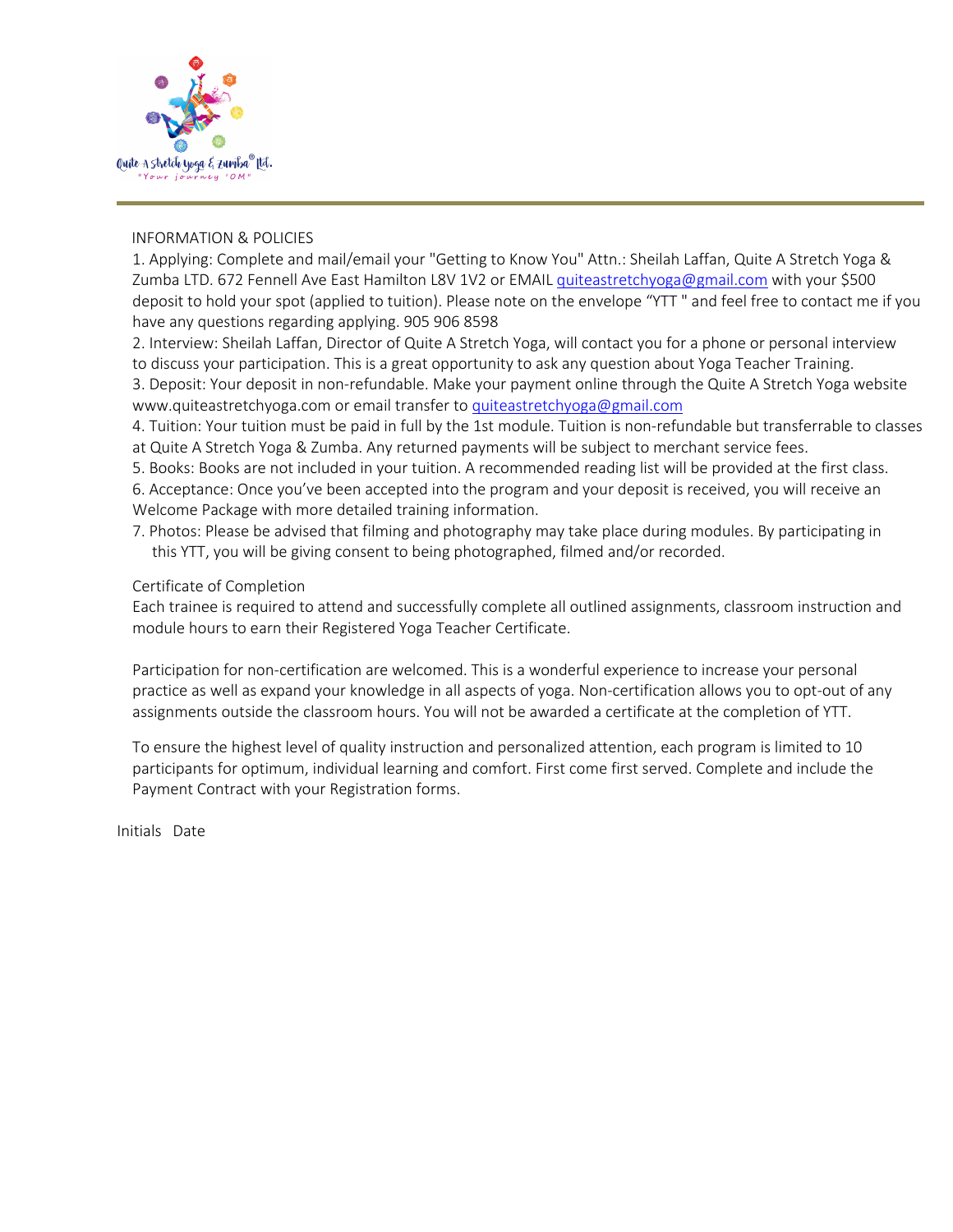

# YOGA TEACHER TRAINING PAYMENT CONTRACT

| Name (print)         | Date              |
|----------------------|-------------------|
| Program Dates (From) | (T <sub>O</sub> ) |

### Tuition Fees:

Fees include classroom time, Zoom classes, YTT training manual. Cost does not include recommended books. A reading list will be provided upon registration.

Check which tuition fee you are paying below

Level I: 200 hr Yoga Teacher Training  $$3,400 + HST$ Deposit \$500 (non-refundable) applied to tuition fee. To be paid in Full PRIOR to the first session September 23, 2020

PAYMENT OPTIONS Level I: 200 hr Yoga Teacher Training  $$3,600 + HST$ 

> 8 Installments of \$508.50 Balance due by the 1st of each month

Cancellation/Refund Policy:

No portion of your deposit/tuition will be refunded for partial program attendance. While tuition is nonrefundable, it is transferrable to classes and workshops at Quite A Stretch Yoga & Zumba Ltd. and must be used within a twelve (12) month period. In case of an emergency cancellation, you may apply the fee to another YTT within two (2) years of the course for which you originally registered.

Tuition Payment Methods

- Payable in cash, cheque or money order payable to: Sheilah Laffan, Quite A Stretch Yoga & Zumba
- Credit card payments may be made online through the Quite A Stretch Yoga website.

I have read, understand and agree to the terms and conditions explained in the Yoga Teacher Training Registration Form, Payment Form, Curriculum (subject to change), Required Books & Materials, Homework Assignments, Attendance/Certification policies, terms and condition in this packet.

Signature Date Date Date Date Date